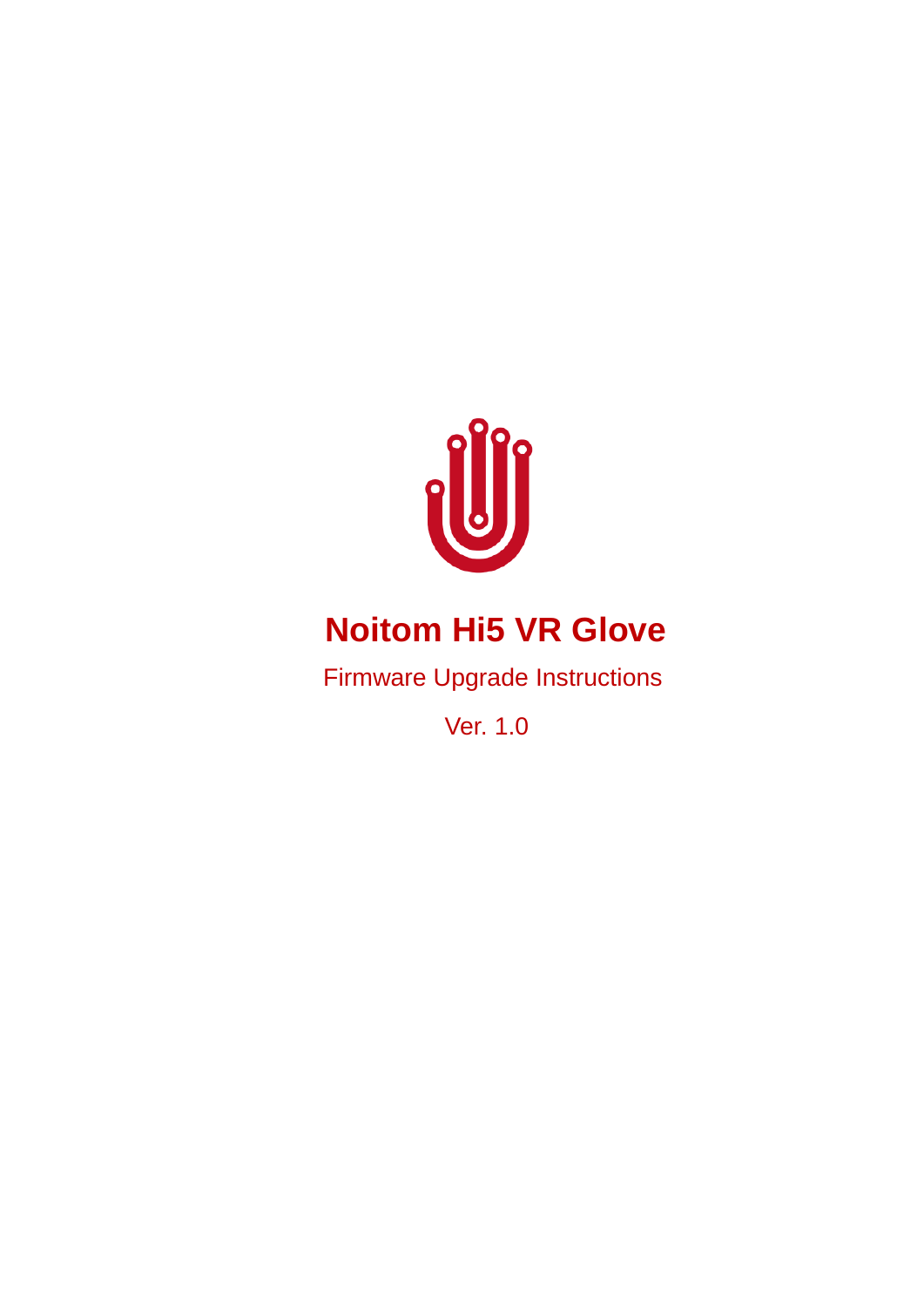## Version Control

| <b>Version Number</b> | Version Date | <b>Version Reason</b> |
|-----------------------|--------------|-----------------------|
|                       | 2018.06.27   | Initial version       |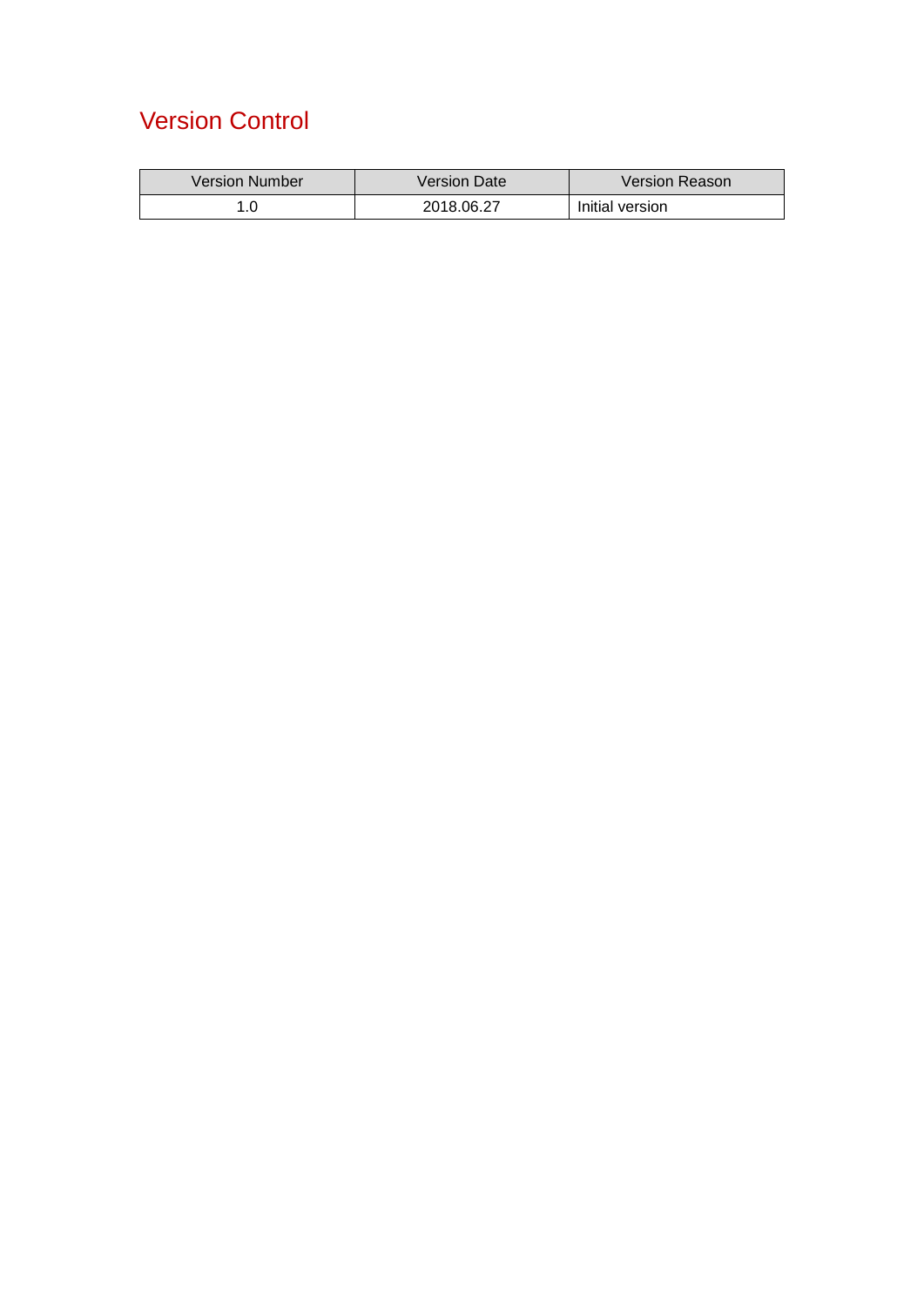### **Contents**

- **I. Brief Instruction**
- **II. Software Installation**
- **III. Device Connection**
- **IV. Detect Current Device Firmware Version**
- **V. Detect New Firmware Version and Upgrade**
- **VI. The Hardware States during Upgrade Procedure**
- **VII. Abnormal Situation Reminders and Solutions**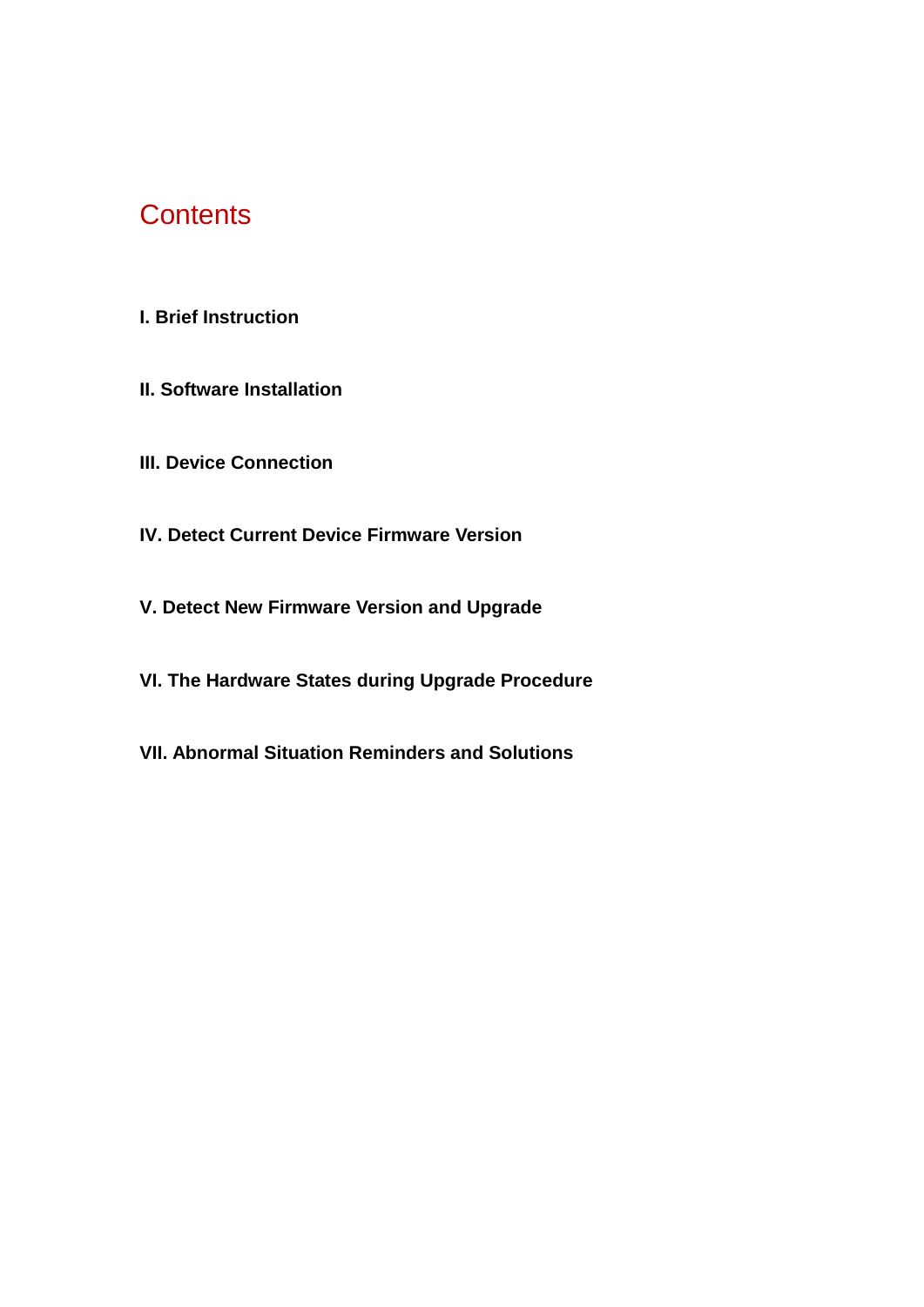| Hi5 Firmware Upgrade Tool | User Guidelines |
|---------------------------|-----------------|
| NIOTOM corporration       | May.2018 V1.0   |

#### **I. Brief Instruction**

This document is provided by Noitom to instruct you how to use Hi5 Firmware Upgrade Tool to upgrade the firmware of your Noitom Hi5 gloves and dongle.

Attention:

 $\Diamond$  Only the Hi5 BE official version can be upgraded by this Tool. If you have the Hi5 beta version hardware, you cannot upgrade it because of the hardware differences.

The Hi5 Firmware Upgrade Tool has 2 main functions:

- $\Diamond$  Check the current firmware versions of your Hi5 devices;
- $\Diamond$  Detect and download the newest firmware online, and upgrade your devices to the newest firmware versions.

System requirements:

 $\div$  Windows 7/8/10.

Environment/ preparation requirements for wireless firmware upgrading:

- $\Diamond$  Clean and stable radio frequency environment;
- $\Diamond$  Internet access of your PC;
- $\Diamond$  Gloves batteries are full;
- $\Diamond$  Gloves and Dongle should be put as near as possible;
- $\Diamond$  During upgrading, it is STRICTLY FORBIDDEN to unplug the dongle, turn off the gloves, close Hi5 Firmware Upgrade Tool software, move the gloves or put them too far away from the dongle which may lead to the connection being lost. Otherwise it's possible to cause irrecoverable damage to Hi5.

Software Version Update:

 $\div$  V 1.0.0.154 (Initial Version)

#### **II. Software Installation**

Please download the "Hi5 Firmware Upgrade Tool.exe" from Noitom Hi5 official website (hi5vrglove.com), and install the software to your PC following the instruction steps.

Please press "more information" and choose to trust and run the installation procedure if there is a Windows safety reminder.

You'll see the Hi5 Firmware Upgrade Tool on your PC if you successfully installed it.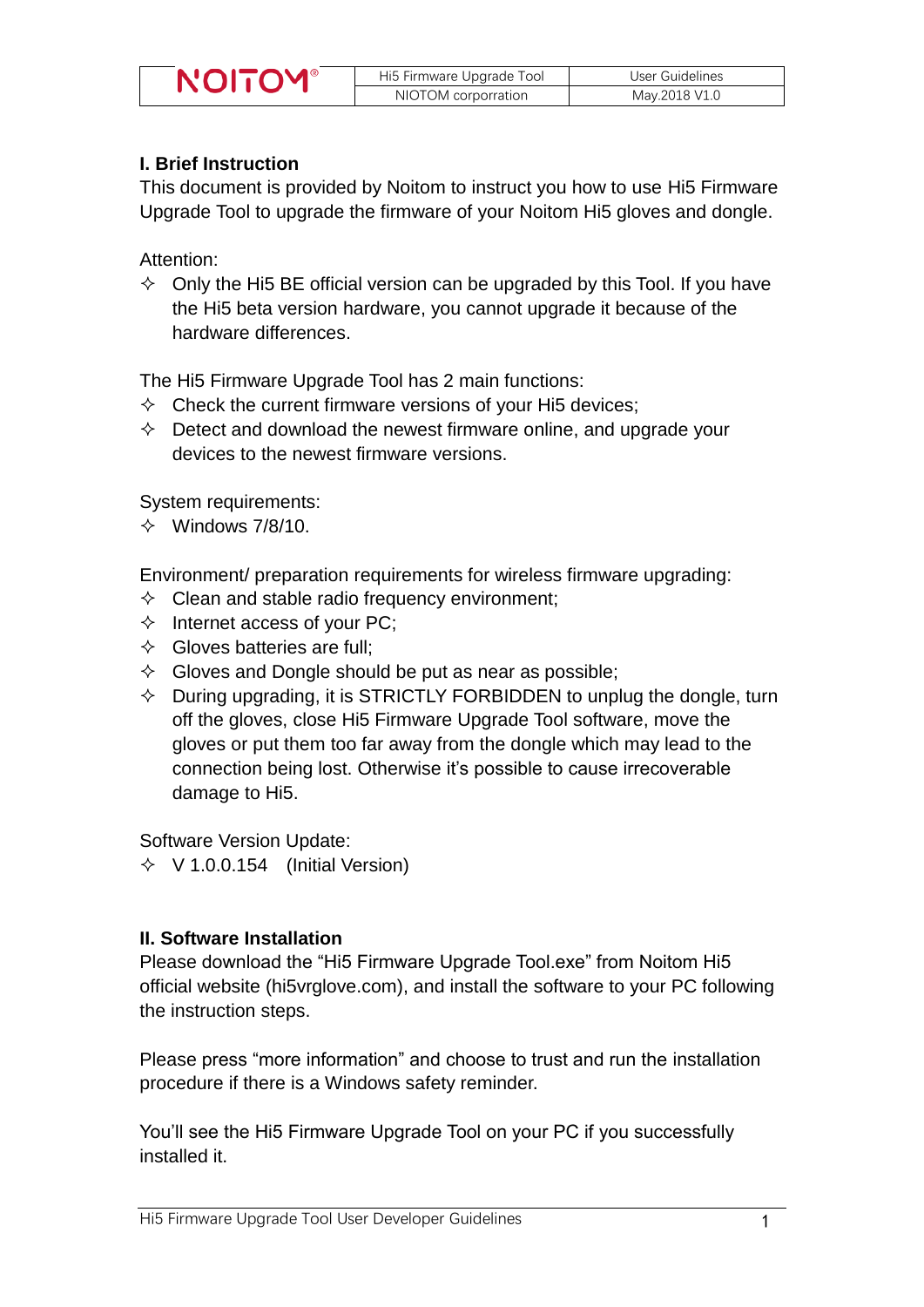



#### **III. Device Connection**

Insert the Hi5 dongle to your PC, turn on the gloves, and put the gloves as near to the Hi5 dongle as possible.

2 things needed to pay attention to: Only 1 dongle should be inserted to 1 PC at a time; The gloves and the dongle should be paired in advance.

The dongle and the gloves should be in flashing working mode if they are connected well.

#### **IV. Detect Current Device Firmware Version**

- 1. Open the Hi5 Firmware Upgrade Tool;
- 2. You can press the "current version" button to detect the current firmware versions of your devices. You can do this operation at any time when you need to know the firmware version numbers of your Hi5. \*



3. The current firmware versions of the left glove, right glove, and the dongle will be shown separately as below: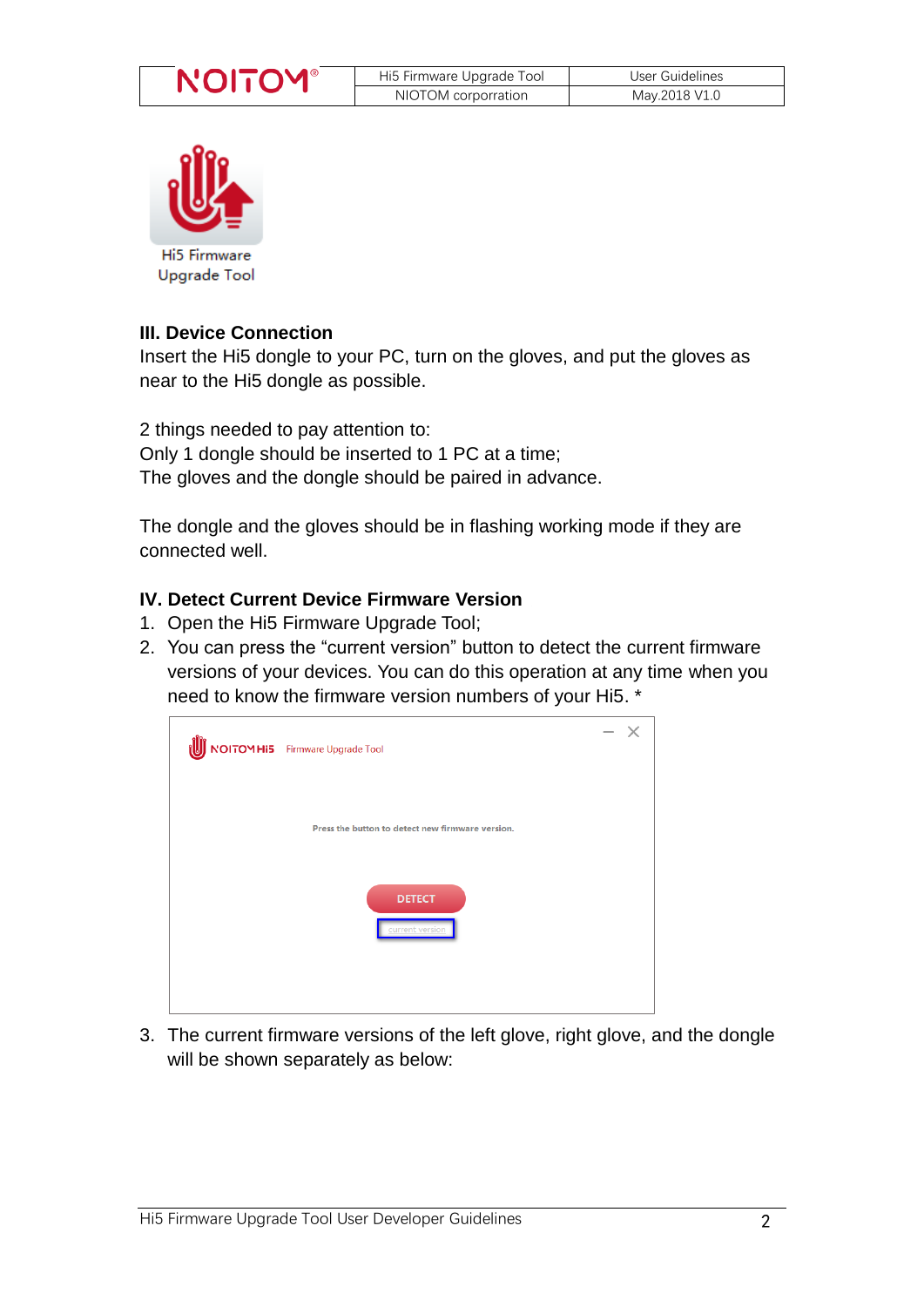| Hı5 Fırmware Upgrade Tool | User Guidelines |
|---------------------------|-----------------|
| NIOTOM corporration       | May.2018 V1.0   |

| NOITOMHI5 Firmware Upgrade Tool                                                                                             | $- x$ |
|-----------------------------------------------------------------------------------------------------------------------------|-------|
| Dongle: 1.0.0.1-1.0.0.15<br>Left glove: 1.0.0.9-1.1.0.28-1.1.0.20<br>Right glove: 1.0.0.9-1.1.0.28-1.1.0.20<br><b>CLOSE</b> |       |
|                                                                                                                             |       |

4. You can also use this version information to check if all your devices are well connected to the PC, before you start upgrading your device firmware. If connected well, the 3 versions will all be shown as above.

\*: *Only for this function, it's not necessary to access to internet.*

#### **V. Detect New Firmware Version and Upgrade**

- 1. Open the Hi5 Firmware Upgrade Tool, ensure the internet access;
- 2. Press the "DETECT" button:



If any of your devices needed to be upgraded, it will automatically detect and display to you the newest firmware versions that have been uploaded to the internet, and tell you upgrading is needed, as shown below: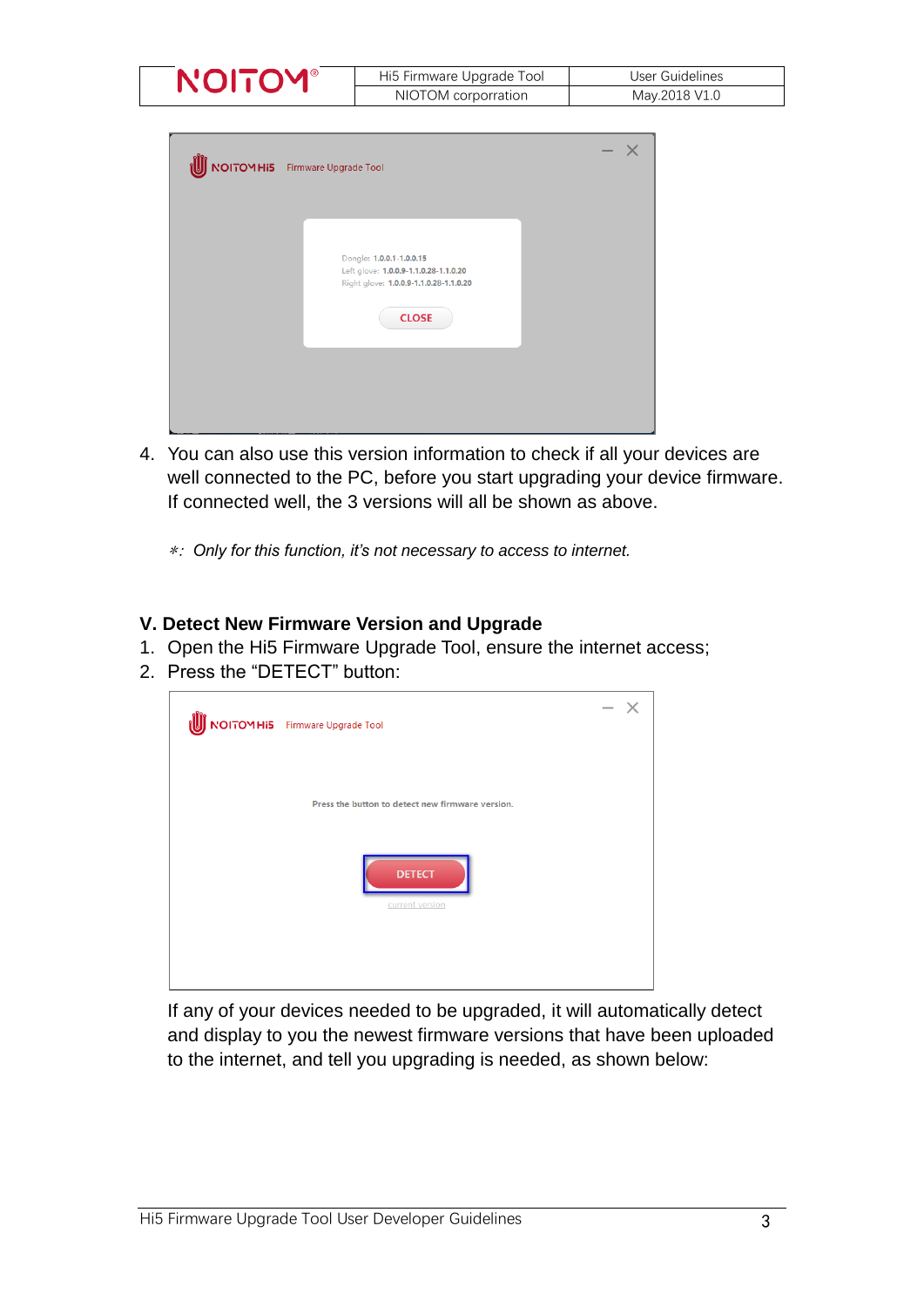| NО | Hi5 Firmware Upgrade Tool | User Guidelines |
|----|---------------------------|-----------------|
|    | NIOTOM corporration       | May.2018 V1.0   |

| NOITOMHI5 Firmware Upgrade Tool                                                                                                                                                                                                                                                                 |  |
|-------------------------------------------------------------------------------------------------------------------------------------------------------------------------------------------------------------------------------------------------------------------------------------------------|--|
| New firmware version is detected:<br>Dongle: 1.0.0.1-1.0.0.16 Glove: 1.0.0.9-1.1.0.29-1.1.0.20<br>Please DON'T disconnect the devices during upgrading, and ensure the batteries are full;<br>Please bring the gloves close to the dongle to ensure stable device connection.<br><b>UPGRADE</b> |  |
| current version                                                                                                                                                                                                                                                                                 |  |

Or if all the gloves and dongle are of the newest firmware already, it will remind you that there is no need to upgrade:



3. If upgrading is needed, please press "UPGRADE":



The upgrade procedure duration will be shown by the progress bar. It will take a few minutes, please wait until it finishes. DO NOT disconnect any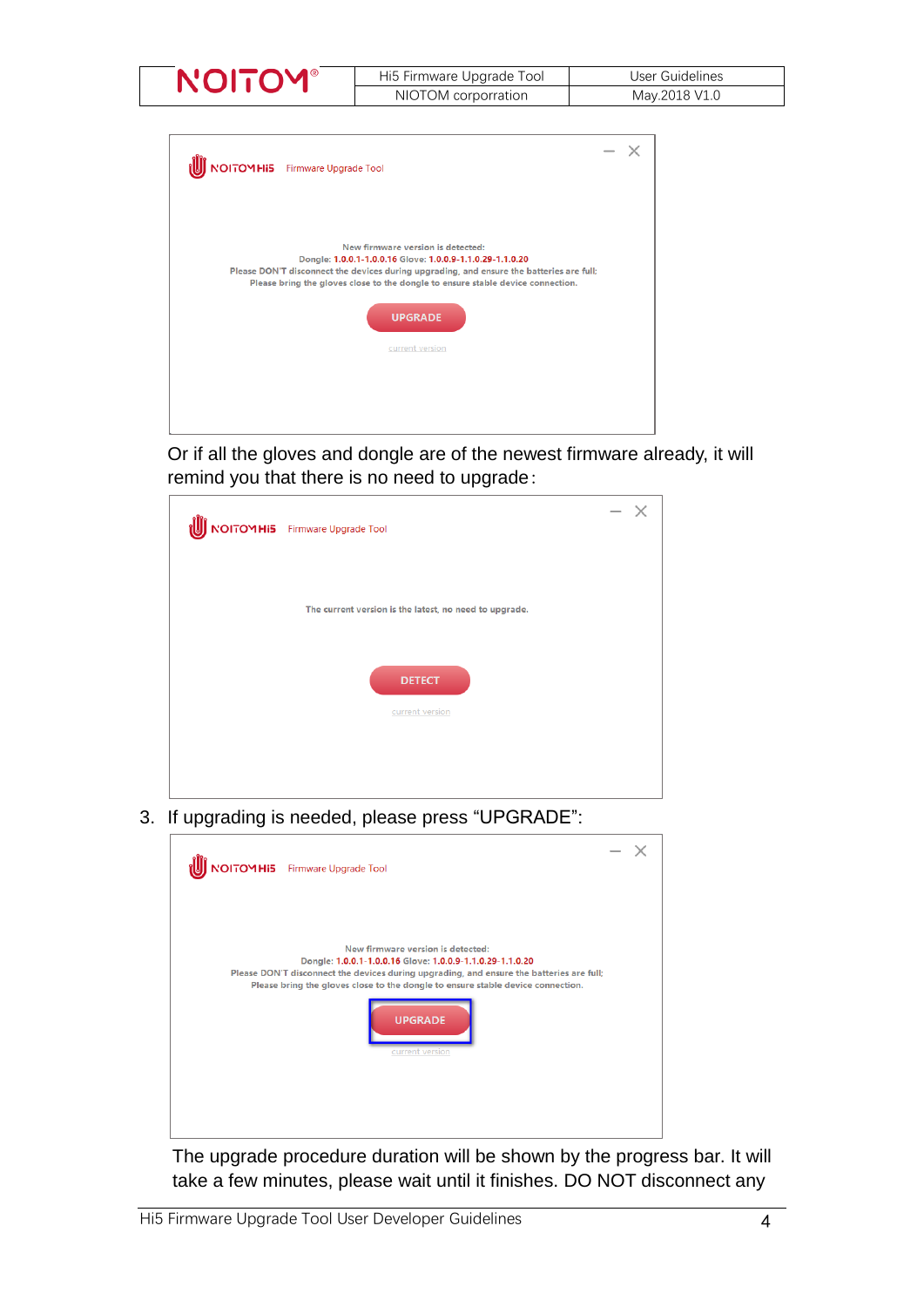| <b>NOITOY</b> | Hi5 Firmware Upgrade Tool | User Guidelines |
|---------------|---------------------------|-----------------|
|               | NIOTOM corporration       | May.2018 V1.0   |

device during the upgrading procedure. Normally, the whole process should last less than 5 minutes.



4. When the progress bar is ended, it will display the current new firmware versions of all your devices on the screen. Press "COMPLETE" to finish the procedure. If you only upgrade one glove or if any device is failed to upgrade, it will also display a reminder here.

| NOITOMHI5 Firmware Upgrade Tool |                     |                                                                            | $\hspace{0.05cm}$ |  |
|---------------------------------|---------------------|----------------------------------------------------------------------------|-------------------|--|
|                                 |                     | <b>UPGRADE COMPLETED</b>                                                   |                   |  |
|                                 | Dongle:             | Successfully upgraded. 1.0.0.1-1.0.0.16 V                                  |                   |  |
|                                 | Left glove:         | <b>Successfully upgraded.</b> $1.0.0.9 - 1.1.0.29 - 1.1.0.20$ $\checkmark$ |                   |  |
|                                 | <b>Right glove:</b> | Successfully upgraded. 1.0.0.9-1.1.0.29-1.1.0.20 V                         |                   |  |
|                                 |                     | <b>COMPLETE</b>                                                            |                   |  |

#### **VI. The Hardware States during Upgrade Procedure**

During the upgrade procedure, as the progress bar goes forward, you'll find the Hi5 devices change modes step by step. The 3 devices upgrade one by one in the sequence of dongle -left glove -right glove.

#### Step 1: Dongle upgrading

When the progress bar starts, the 3 devices LED indicators will all turn to breathing mode at beginning. The dongle will enter into boot mode\* first and finish upgrading very rapidly, and then turn back to flashing mode together with gloves. Then after about 2 seconds, they'll all turn to breathing mode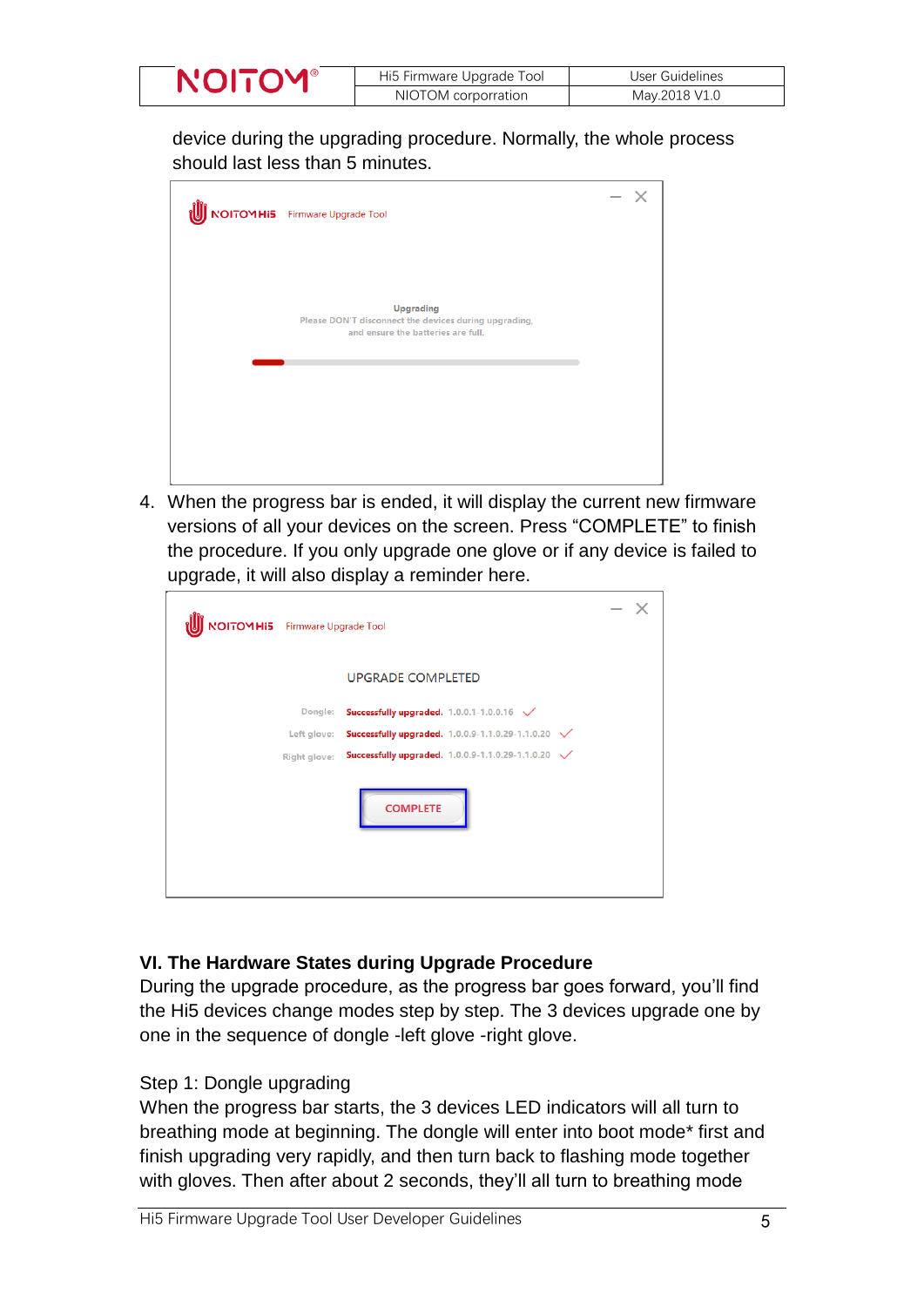| Hi5 Firmware Upgrade Tool | User Guidelines |
|---------------------------|-----------------|
| NIOTOM corporration       | May.2018 V1.0   |

again and start upgrading left glove.

#### Step 2: Left glove upgrading

The left glove LED indicator will turn from breathing mode into boot mode, while the right glove and dongle will keep staying in breathing mode. When the left glove is successfully upgraded, it will restart and short vibrate automatically. Then all the 3 devices will turn back to flashing mode in a second, and then breathing mode again to start upgrading right glove.

Step 3: Right glove upgrading

The right glove will do the same upgrade procedure as the left glove.

When all the above steps are completed, both the gloves and the dongle will turn back to flashing working mode automatically and can now be used as usual.

\*: *Boot mode: 3s off, 0.1s on.* 

#### **VII. Abnormal Situation Reminders and Solutions**

#### **1. Device connection reminders**

 $\Diamond$  When press "DETECT" and get this reminder: "Your Hi5 is beta version and cannot be upgraded because of technical reason. Please use Hi5 official version instead."

| NOITOMHI5 Firmware Upgrade Tool                                                                                          | $\qquad \qquad \longleftarrow$ |  |
|--------------------------------------------------------------------------------------------------------------------------|--------------------------------|--|
| Your Hi5 is beta version and cannot be upgraded because of technical reason.<br>Please use Hi5 official version instead. |                                |  |
| <b>DETECT</b><br>current version                                                                                         |                                |  |
|                                                                                                                          |                                |  |

- Only the Hi5 BE official version can be upgraded by this Tool. If you have the Hi5 beta version hardware, you cannot upgrade the firmware of it because of the hardware differences between the beta version and the official version.
- $\Diamond$  "No Hi5 device is detected. Please access device."
	- Check if the Hi5 dongle is well inserted to your PC.
- $\div$  "Multiple sets of Hi5 are detected, please only access one set of Hi5."
	- Check if there is more than 1 dongle inserted. It's only supported to insert 1 dongle to 1 PC at a time.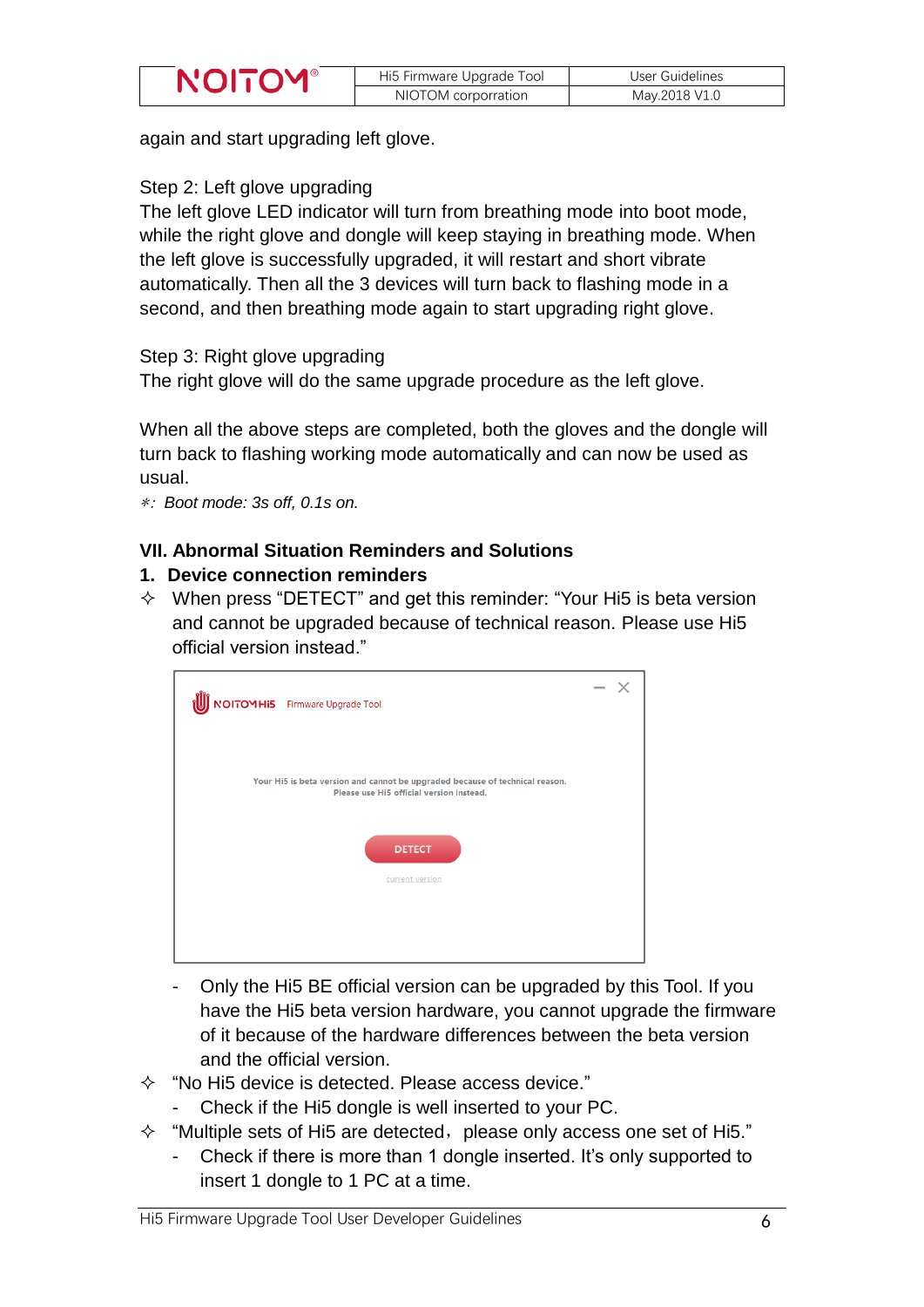| Hi5 Firmware Upgrade Tool | User Guidelines |
|---------------------------|-----------------|
| NIOTOM corporration       | May.2018 V1.0   |

 $\Diamond$  Click the "current version" and the device info is not complete, such as below (left glove is not detected):



- a. Check if both gloves are turned on, battery full, well paired to the dongle and not far from the dongle;
- b. Restart the Hi5 Firmware Upgrade Tool and try again;
- c. If you only need to upgrade 1 glove and the dongle, you can just turn on 1 glove, ignore this and continue to upgrade.
- $\div$  "The Hi5 device lost!"
	- Check if the connection between dongle and PC is stable. You can unplug and re-plug the dongle tightly to solve it.
- $\Diamond$  "Failed to open the Hi5 device!"
	- Close other software that may connect to Hi5 (Such as Unity), and then continue the upgrade operation.

#### **2. Upgrade reminders/ abnormal situations**

- $\Diamond$  The progress bar keeps staying in one place but not move forward, last for over 10 minutes:
	- Check if the USB port of your PC is stable and reliable, then unplug and re-plug the dongle tightly into the USB port and retry, or change another USB port and retry.
- $\div$  "Upgrading failed."
	- Check the devices connection (e.g.: if the dongle is well and tightly inserted to PC, if the gloves are turned on and battery full, if the gloves and dongle are well paired and near to each other,  $\cdots$ ), and click "RETRY" to redo the upgrade operation. Do not disconnect or move the devices during upgrading. In most situations, you can successfully upgrade Hi5 when retry. If you have retried many times but still get this "Upgrading failed" reminder, Please short press the dongle button\*, then retry again.
	- If you find that the gloves cannot be turned on, or the dongle cannot light up, or the gloves and dongle cannot connect to each other